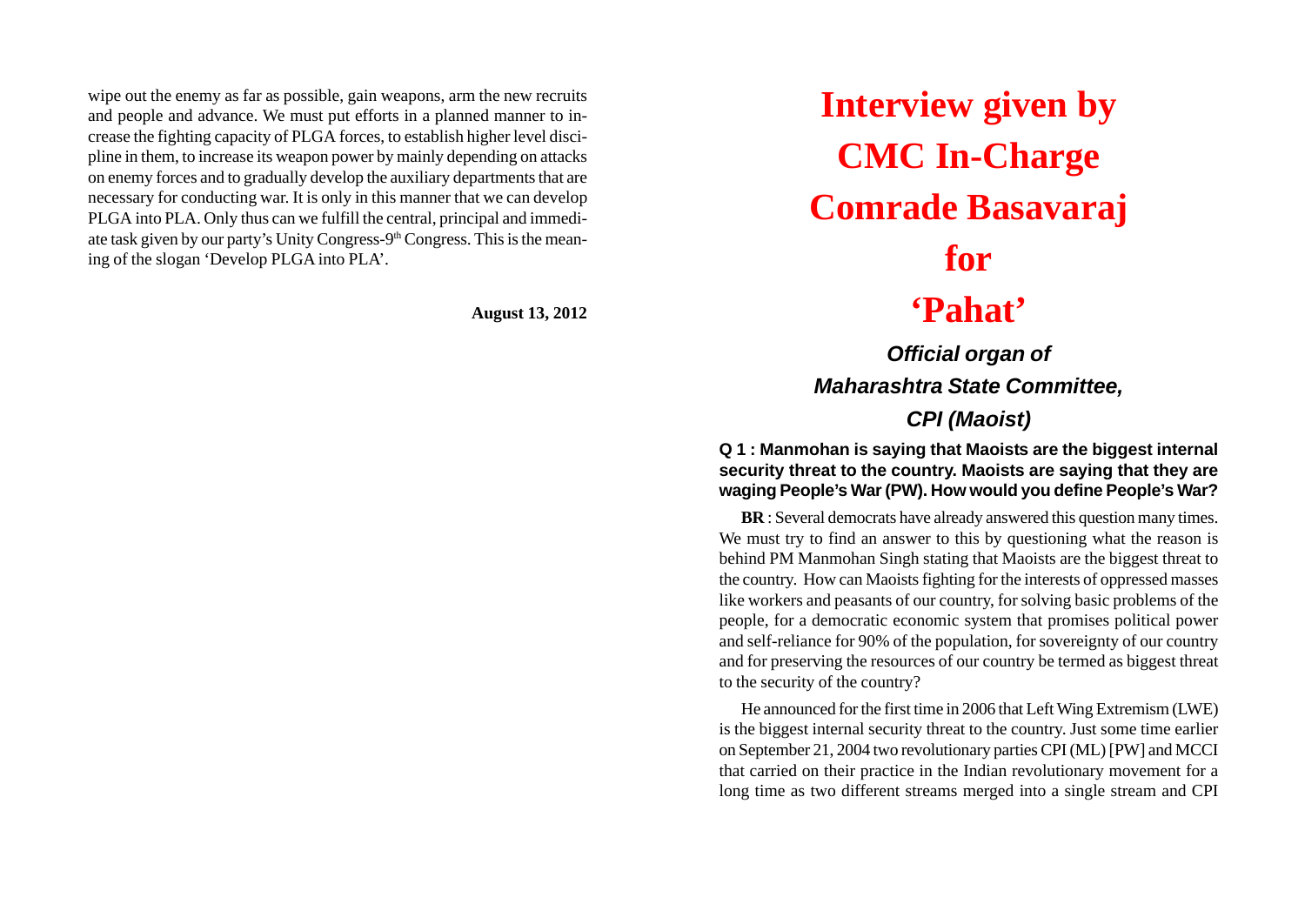(Maoist) emerged. The People's Guerilla Army and the People's Liberation Guerilla Army that had been formed under their leadership merged and the new 'People's Liberation Guerilla Army' (PLGA) was formed. Already by then, the Chhattisgarh, Jharkhand, Odisha, West Bengal, Maharashtra, Andhra Pradesh and other state governments had signed MoUs with several corporate companies belonging to the comprador bureaucratic bourgeoisie (CBB) and the imperialists to loot the mineral deposits and the natural resources in the Adivasi areas. Corporate companies like Tata, Essar, Jindal, Mittal, Vedanta, Jaiswals NECO are swiftly penetrating into these areas. The comprador ruling class parties like the ruling UPA led by Congress, NDA led by BJP, CPI, CPI (M) and other regional parties are kowtowing before them. In exchange for kickbacks worth crores of rupees, they are not hesitating to mortgage not only the riches of the country but even its sovereignty. In the background of the severe economic crisis that burst out all over the world since 2008, severe contention for the exploitation of natural resources in the backward countries began. Bourgeois economists are themselves claiming that this crisis is very deep and surpasses the economic crisis of the 1930s. As a result, the imperialist and corporate companies are trying to loot the natural resources of our country more aggressively. But the Indian people are opposing this because allowing this complete exploitation would result in the destruction of Jal-Jungle-Zameen and displacement of millions of people and would in no way result in 'development' as claimed by the country's rulers. We are demanding that Jal-Jungle-Zameen must belong to the Adivasis. CPI (Maoist) is standing in the forefront in the people's resistance struggle. As a result, MoUs worth lakhs of crores of rupees are not getting implemented. In several places mining came to a standstill. People are chasing away the mining mafias. The works of several heavy industries have stopped. The construction of several big dams stopped. Due to this, corporate companies and their imperialist masters, particularly the US imperialists are getting mad.

Thus on the one hand the people, who are opposing the sham development of the exploiting ruling classes and the revolutionary masses led by our party in various areas of our country including Dandakaranya (DK) and Bihar-Jharkhand where revolutionary movement is stronger, are forming revolutionary democratic political power organs at a primary level. The mass organizations and the people. Some or the other kind of misinformation must be given to the enemy and rumors must be spread on a daily basis. We must increase the active participation of the people in this. We must face the issue of informer network of the enemy by putting continuous political efforts such that the understanding about class line and mass line develops among the people. The victory of New Democratic Revolution is linked with the defeat of the Indian Army. We must chase away the Indian Army and defeat it by taking up the basic and day to day issues of the people and by building a strong people's resistance war for the right to live of the people.

## **Q 6 : What is the meaning of the slogan 'Let us develop PLGA into PLA' given by the party?**

**BR** : We need three magic weapons to make the revolution successful – Party, Army and United Front. The weapons of People's Army and United Front in the hands of the warrior named Party are very much needed for the victory of the revolution. Our Unity Congress-9<sup>th</sup> Congress gave the central, principal and immediate task - "Develop guerilla warfare into mobile warfare and PLGA into PLA to transform Dandakaranya and Bihar-Jharkhand into liberated areas" to the entire party, PLGA, revolutionary mass organizations, RPCs/Krantikari Janatana Sarkars. It is inevitable to develop PLGA into PLA if we are to build liberated areas. PLA means regular army. Only a regular army can develop guerilla warfare into mobile warfare. Due to the efforts put by PLGA under the leadership of our party in the past five years, the guerilla warfare is intensifying in various guerilla zones. PLGA conducted some actions that had mobile warfare nature. For example, the Mukaram-Tadimetla ambush, 'Operation Ropeway' – Nayagarh operation, Kajara, Lohardagga (Dhardharia) etc. It conducted several more operations too. This means that the PLGA is steeling itself gradually while waging war. Similarly, we must develop battalions and regiments by expanding the PLGA formations through increasing the political consciousness of the people through mass struggles, arming them and making them part of PW and by developing the process of recruitment step by step. It must gain grip over terrain, observe the weaknesses of the enemy, apply guerilla tactics according to time and space creatively and always keep initiative in its hands. It must gain the active support of the people,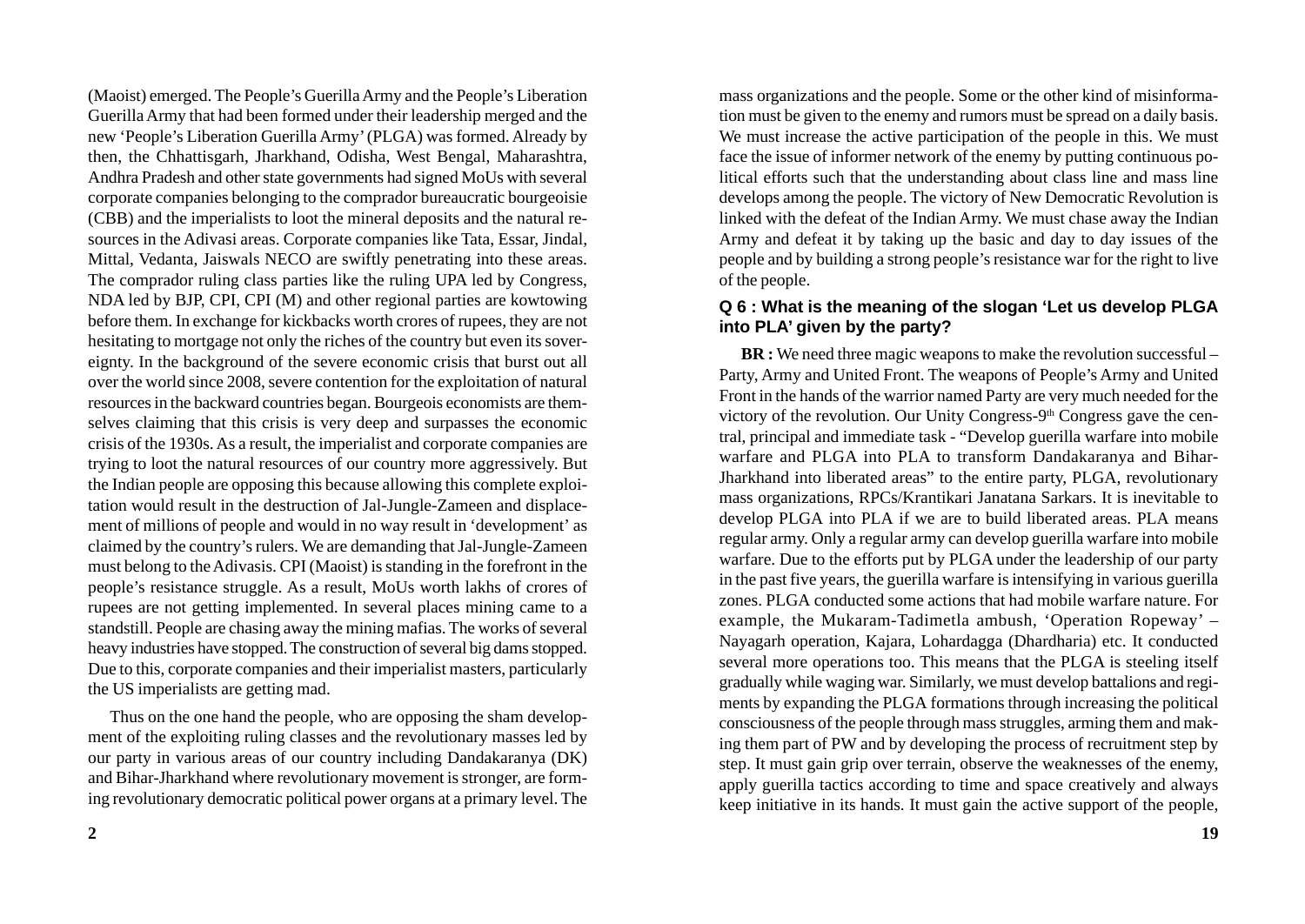the revolutionary people's armies and national liberation armies when they realize about the exploitation, suppression and oppression of their oppressed classes. This is the biggest weakness of the Indian Army which the Indian ruling classes claim as mighty. Due to its mercenary nature, strategically it would not have the will to fight bravely. It would not be able face the People's Army that fights for the interests of the people and achieve strategic victory.

Indian Army does not have much experience in guerilla warfare and in fighting back guerilla warfare. The experience it gained in guerilla warfare and in fighting back guerilla warfare as part of suppressing nationality struggles, Punjab people's struggle and as part of war of aggression on LTTE is very limited. It suffered a death blow in the war on LTTE.

The Indian Army itself had reviewed that it faced defeat in the war on LTTE as it did not have strong intelligence. In fact, it is difficult for an army that resorts to offensives on the people, i.e., an anti-people army to form a strong human intelligence too.

We must explain to the police, paramilitary and military forces the actual reasons for the contradictions between the lower level jawans and the officers in the Indian Army; between various armed forces and between the Army and the police. We must explain to them at every possible opportunity that they must not work like mercenary killers for the exploiting classes. We must give a call to the young women and men that they must not join the exploiting government armed forces, that they must boycott the enemy recruitment campaigns and agitate for a life to be lived with dignity. This call must be propagated widely.

As the enemy is trying hard to conduct information based offensives to annihilate the leadership forces from the top to the village level in the movement areas after achieving successes in inflicting losses to the party leadership forces outside the zones and is waiting for an opportunity by even deploying UAVs, the task of protecting the leadership becomes a very important one. For this, the party and the PLGA must pay attention to apply all kinds of counter-tactics continuously in practice. People's intelligence must be strengthened from people's resistance struggles. We must see to it that the information about the revolutionary movement's leadership does not reach the enemy but that of the enemy reaches the party, PLGA, various

alternative development model brought forth by the 'Revolutionary People's Committee' (RPC) or the 'Krantikari Janatana Sarkar' built by the oppressed masses by destroying the power of feudal lords and other reactionary forces is posing a serious challenge to the present political power of the feudal lords and comprador bureaucratic bourgeoisie (CBB).

Exactly due to this reason, the Indian comprador ruling classes tried severely to wipe out the revolutionary movement from 2004 to 2008 through counter-revolutionary campaigns, organizations and private armies like Sendra, Nagrik Suraksha Samiti in Jharkhand, various kinds of feudal private armies and reactionary organizations in Bihar, Salwa Judum in DK, social fascist Harmad Bahini and Bhairav Bahini belonging to Trinamool Congress in West Bengal and Santi Committee in Narayanapatna (Odisha) area. They launched Operation Green Hunt (OGH) since 2009. It reached the second stage at present. This is getting intensified with each passing day and is taking a most cruel fascist form. 13 revolutionary activists were massacred in Longo village in East Singhbhum district in Jharkhand in 2003; nearly thousand common Adivasi people were massacred, 664 villages were razed down and 60,000 Adivasi people were displaced in Dantewada, Bijapur and Bastar districts during the white terror of Salwa Judum from 2005 to 2008; several covert murders including the murder of ten revolutionary activists in Manala covert operation in Nizamabad district in North Telangana in February 2005 and murder of nine revolutionary activists in Badwel covert operation in Andhra Pradesh (AP) in November 2006; massacre of nine revolutionary activists in Bhitar Amda covert operation in East Singhbhum district of Jharkhand in February 2008; massacre of 18 revolutionary activists in Kanchal (Bijapur district, DK) covert operation in March 2008; as part of OGH launched in 2009 - massacre of nearly 130 Adivasis in Lalgarh area; massacre of more than 250 Adivasis in DK; massacre of eight revolutionary activists in Phulwaria Kodasi (Jamui district, Bihar) in January 2010; poisoning and murdering of ten revolutionary activists on the banks of Ganga in September in the same district; the recent massacre of 20 people in the 'Basaguda-Sarkinguda' in Bijapur district (DK) in Chhattisgarh on June 28, 2012 – all these dozens of massacres are all indisputable proof of the War on People waged by the Indian ruling classes in the name of wiping out the 'internal threat'.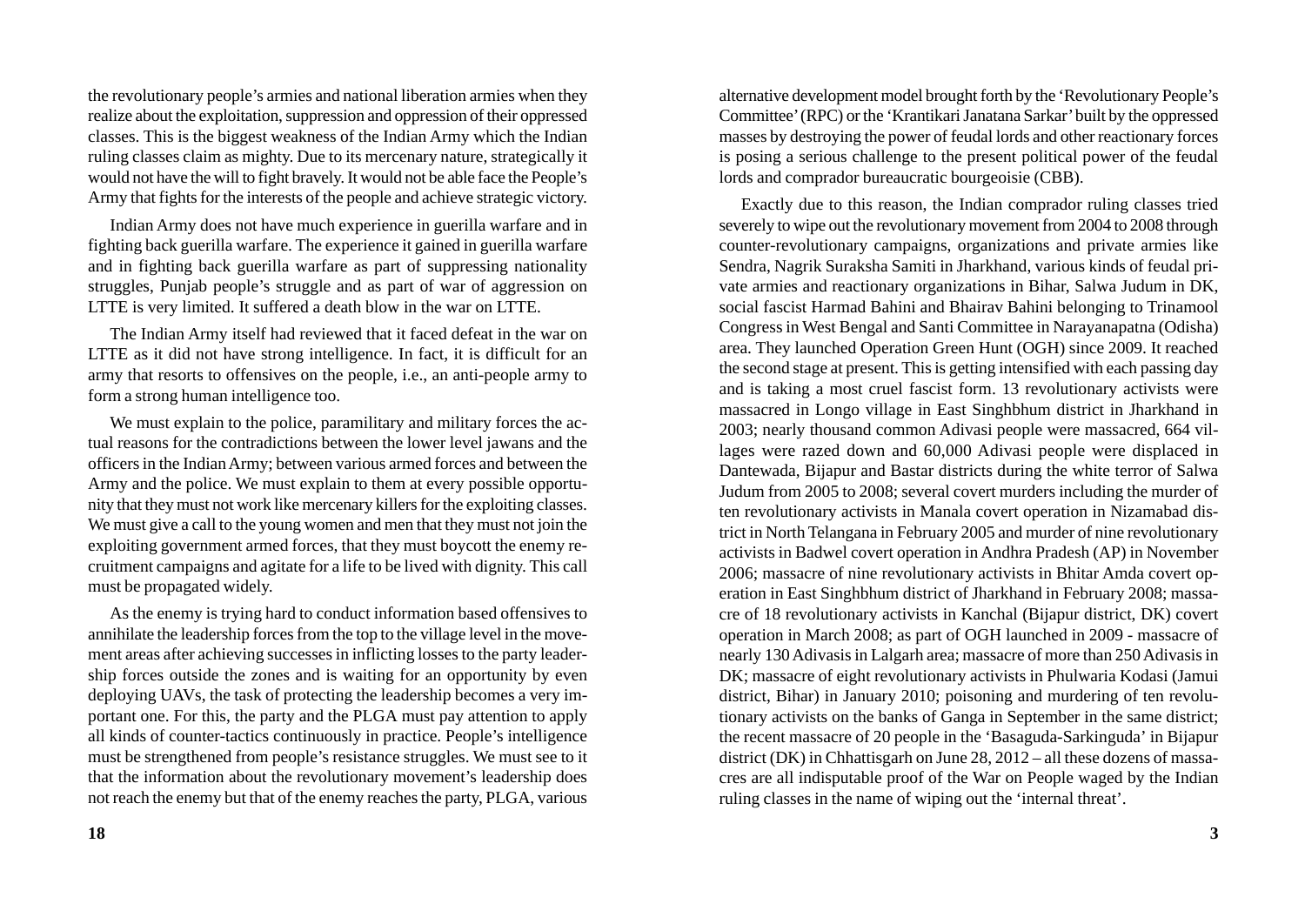The thing to be noticed by everyone is that this OGH is not just limited to the Maoist movement areas. This considers every person, every organization that proves to be a hurdle to corporate loot as its enemy. Turning the vast area consisting of West Bengal, Jharkhand, Bihar, Odisha, Chhattisgarh, AP and Maharashtra, the so-called 'red corridor' into 'corporate corridor' and 'mopping up' everybody that proves to be a hurdle to this is its aim. That is why several democrats in our country are describing OGH as 'War on People'. Clearly, the reply to this OGH or the 'War on People' is People's War. This means that we must give a reply by coordinating mass struggles and the armed struggle waged for political power of the people, by making the people understand that People's War is waged exclusively for the interests of the people and by bringing out their creativity, bravery and valor. It is possible to stop and defeat OGH only through People's War and there is no other way.

That is why we are defining People's War as a war where all classes and sections of people targeted by the OGH unify and fight under the leadership of the proletarian party against imperialists, their corporate companies and this country's feudal and CBB ruling classes that kowtow to them. If the PW is to achieve its aim, the Maoist principle says that 'armed struggle is the principal form of struggle and People's Army is the principal form of organization'. So, the guerilla war waged by the PLGA under the leadership of the party in the guerilla zones and red resistance areas in the strategic areas plays the prominent role in PW. It is not possible to wage guerilla war without a strong mass base. For this, we are arousing the oppressed masses that are getting crushed under the heels of the imperialist, CBB and big land lords and putting efforts to build a united front of the four classes on the basis of the worker-peasant unity and consisting of petty bourgeois and national bourgeois classes. We are taking up legal-illegal, armed-unarmed mass struggles, struggles on day to day issues, and on political and rights issues in both open and secret methods. Oppressed masses are carrying on their struggle in several forms. Our party is putting efforts to ensure that all these struggles are waged against the common enemy and get coordinated with the armed struggle waged for the seizure of political power by overthrowing the rule of the exploiting ruling classes.

Maoist revolutionaries. The aim of these reforms is to divide a section from the people, turn them into a stratum in the villages and use them as the main vehicles in the suppression of movements. We must expose the sham of these reforms among the people. We must make the people understand that their basic issues would not be solved through these and that establishment of New Democratic power by overthrow of this exploitative system is the solution.

Comrade Mao repeatedly taught us that only 'People's War that is conducted with a mass base would achieve victory'. People who can no longer bear the exploitation, oppression and suppression of the ruling classes and their mercenary armed forces joining the resistance wars on a huge scale with the inspiration of revolutionary party and People's Army can be seen in Russia, China, Vietnam revolutionary movements and in several national liberation struggles. This people's resistance is the perennial source of strength for the People's Army. If the People's Army is to expand with thousands and lakhs of members, then such people's resistance struggles must be developed on a massive scale. Struggles like Lalgarh and Narayanapatna had already placed before us an ideal model.

Studying the political weaknesses of the Indian Army would be primary in defeating it.

 It is clear that all the wars fought by the Indian Army were nothing but wars for the exploitation, suppression and oppression interests of the Indian exploiting classes. Its anti-people nature has already been exposed through this. So it would not have people's support. This is its principal political weakness.

Though all the soldiers in the Indian Army were recruited from among the people, their working for the interests of the exploiting classes instead of for their class interests is a big contradiction. This means that they are serving a class that is not their own. Due to this contradiction, their nature would be mercenary instead of working with dedication. This is the reason for suicides and running away in these forces. Similarly, the impact of various progressive, revolutionary and national liberation struggles would be continuously hitting them. There is always the possibility of revolts in Army like in revolutionary movements such as Russia and China and their joining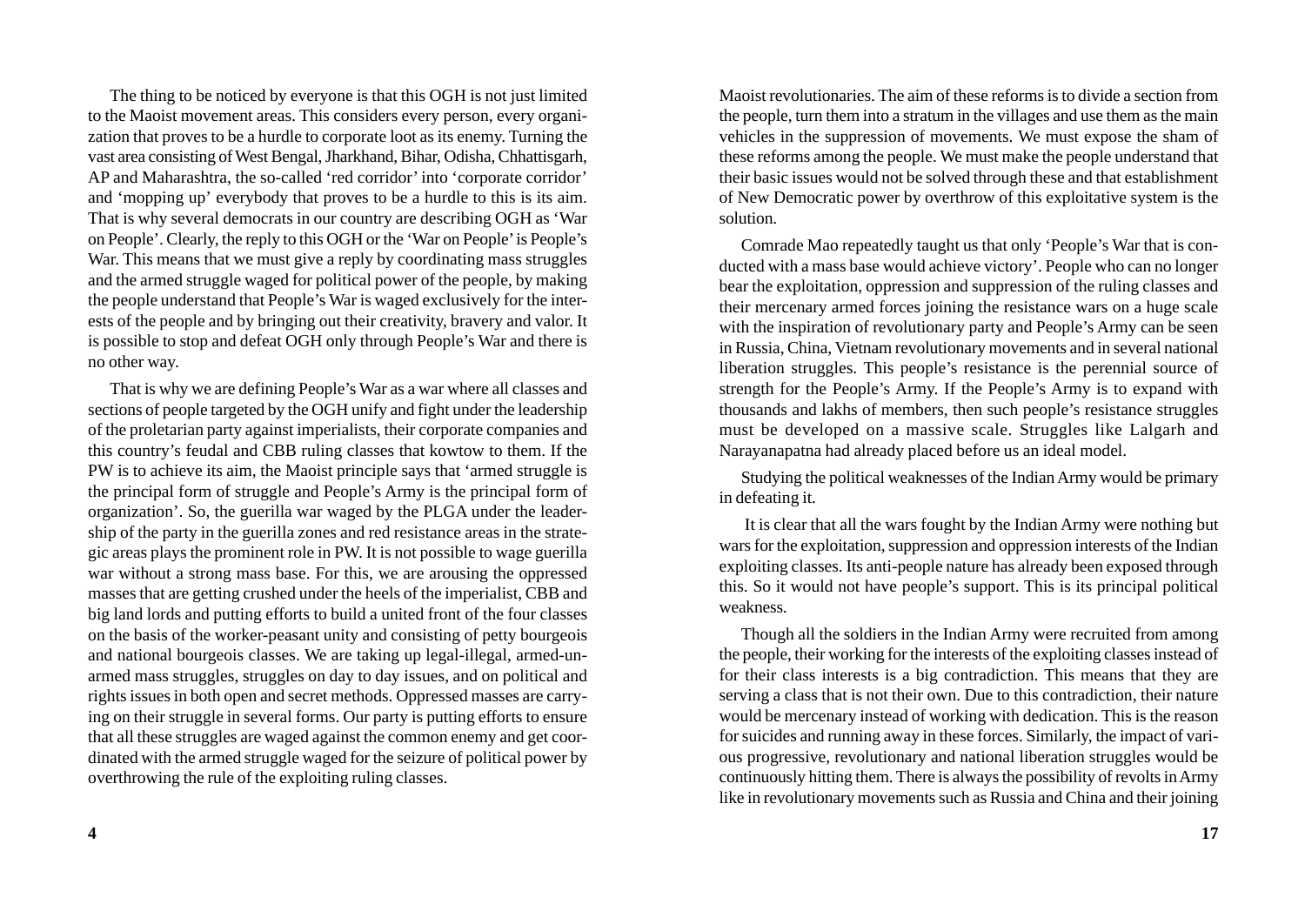that can never be wiped out by the enemy by linking the struggles on people's day to day issues, political, economic and rights movements with guerilla warfare and conducting them in a militant manner both in armed and unarmed methods.

Displacement is an important life and death issue at present for the people. People are fighting against the displacement policies of the Indian exploiting ruling classes. Our party, PLGA, revolutionary mass organizations, revolutionary Janatana Sarkars and People's Militia must integrate further with those people. They must integrate with them like fish in water. These must be transformed into militant struggles from the beginning so that they can strongly fight back the military and police forces that come to suppress these struggles.

The Armed Forces Special Powers Act (AFSPA) coming into force along with the deployment of the Army and increase in mopping up measures like massacres of common people, missing of people, arrests, atrocities on women, razing down of villages, loot of people's properties, destruction, fake encounter deaths as a result can be seen all along the history of the Army. So, we must mobilize people on a huge scale against AFSPA. We must mobilize all the forces that would come together with the slogan 'Indian Army Go Back' and form a broad united front thus isolating the enemy. People must be mobilized vastly against fake encounters and for handing over of dead bodies to the families. People's resistance struggles must be taken up. People's movements must be conducted for civil rights. Only when we develop people's movements as militant resistance struggles can we bring a sea change in PW.

The enemy is implementing 'Integrated Action Plan' as part of 'Development activities-Police actions' policy by following the tactic of 'Winning Hearts and Minds' as part of LIC policy. They are giving importance to building roads, electricity, communications etc than for providing basic necessities like irrigation. The paramilitary officers and even military officials who came recently to DK are conducting Civic Action Programs in villages. They are conducting meetings with people. Military is doing voluntary labor as never before to deceive the people. In the name of teaching partriotic lessons to students in schools, they are spitting venom against

#### **Q 2 : The government is using the LIC policy to fight the revolt of the Maoists. What is your answer to this strategy of the government?**

**BR :** It is a fact that the Indian exploiting ruling classes are using the US imperialist dictated LIC (Low Intensity Conflict) strategy and are concentrating the entire state machinery to wipe out the revolutionary movement led by our party. All democrats who are fighting against state violence know this fact. LIC is nothing but an imperialist neo-colonial form of the feudal political principle that states that the enemy must be destroyed by using all kinds of methods – deliberation, carrot, divide and stick. There is no scope for justice in this. Its aim is to wipe out the enemy (for the ruling classes enemy means Maoists who represent the four classes consisting of workerspeasants, middle class and national bourgeoisie). The LIC strategy formulated by the US imperialists is the present-day theory of counter-insurgency.

LIC is the counter-revolutionary theory formulated and used by the imperialists, particularly US imperialists after Second World War against the just struggles of the oppressed nations and oppressed masses of the colonial and semi-colonial countries in the world. After Second World War the imperialists learnt lessons from the defeats suffered in fighting back the revolutions – the French imperialists in Indo-China and Algeria; British imperialists in Palestine, Cyprus and Malaysia, US imperialists in Indo-China, particularly in Vietnam – and formulated the counter-revolutionary warfare i.e., the LIC strategy against Protracted People's Wars and national liberation movements. This diverts the people from getting politically mobilized and consolidated under the leadership of revolutionary organizations and from waging armed struggle. In other words, devastating just revolutionary wars, suppressing and surrendering the people who are the base and support for these revolutionary wars is the aim of LIC. This strategy is being implemented in a deceitful manner in political, ideological, organizational, military, economic and cultural spheres, with immediate and long-term schemes; openly and secretly; directly and indirectly and in armed and unarmed methods. There is no end to the scheming and conspiracies of the imperialists and the Indian ruling classes who are their reliable lackeys. That is why we call this the most deceitful, reactionary, cruel and destructive policy.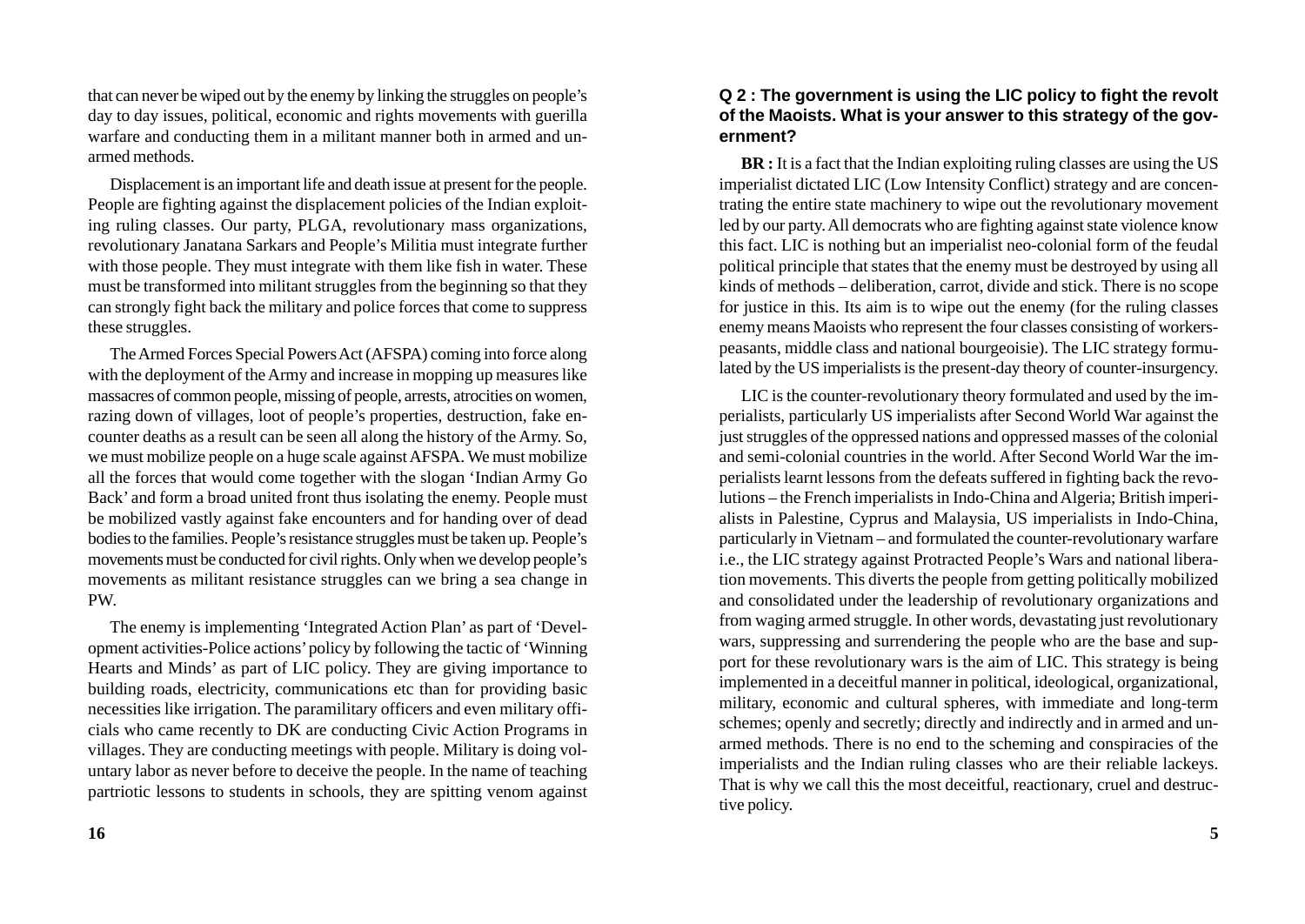Imperialism considerably weakened during the Second World War. Indirect rule in place of imperialist direct rule on colonies and neo-colonialism in place of colonialism became a common feature. Even before the completion of anti-feudal democratic revolutions and anti-imperialist national democratic revolutions in semi-colonial countries, the local big land lords and comprador bourgeoisie who have colluded with the imperialists and are their loyal dogs seized power in the garb of independence and are carrying on dictatorial rules and serving as the base for neo-colonial exploitation. Simultaneously, Maoism and PPW gained recognition of the world proletariat and the oppressed masses as the higher stage of Marxism-Leninism and the path of liberation for colonial and semi-colonial countries respectively. With the disintegration of Soviet Union and its fall as a Super Power, US came to the fore as the world gendarme and the no.1 enemy of the oppressed nations, people and the revolutionary movements. As the world capitalist system went on facing crises, all the measures taken by it including neo-liberal economic policies failed and it is bogged down in a worldwide severe crisis. The sham of independence, sovereignty and democracy in semi-colonial and semi-feudal countries is getting exposed and the rulers of these countries are getting exposed as compradors and puppets of imperialists, as oppressors of people and as arch enemies to democracy, progress, freedom, sovereignty and self-reliance and as the main hurdle to all mass movements. In several countries, Maoist parties took up the path of PPW, built People's Armies and are waging guerilla warfare since a long time. It was in such a backdrop that LIC was formulated as the multi-pronged strategy of the imperialists to continue their neo-colonial exploitation and to suppress and surrender any kind of anti-imperialist movements, revolutionary movements and national liberation revolts.

US economy is based on wars. It is still able to survive only by selling weapons, war-related technology, war planes, UAVs and war related material. It would collapse as soon as wars stop. In all the countries where LIC strategy is being implemented, the imperialists are rapidly turning the economic, political, cultural, civic, administrative, legal and military departments and machinery into fascist institutions. As part of this, the ruling classes in our country are forming special police, paramilitary and military forces on a huge scale very rapidly with the evil design of disintegrating the

massacres carried on from Naxalbari and Srikakulam to the present by the paramilitary, police and special commando forces, lakhs of people were slaughtered by the government armed forces. Lakhs of people were tortured and put in jails. People's property worth crores of rupees was looted, razed down. Thousands of young women and men went missing. What do all these atrocities indicate? Is it not getting proved that the Army, paramilitary and police forces do not hesitate to massacre the people for the interests of these exploiting country-selling ruling classes (CBB, big land lords) for the super profits of imperialists? Are they not proving on their own that they are the running dogs of the imperialists? Did they not implement the government-dictated cruel, violent and murderous policies? These forces would never abandon these policies.

Recently, with the aim of wiping out the Maoist movement, Indian Army is advancing in phases towards areas in DK where the movement is strong since the end of May 2011 in the name of training. We can imagine what the results would be. Handing over the Maad hills that abound natural riches to imperialists and corporate companies, particularly occupying 750 sq.k.m. area in the Maad hills where the most ancient Adivasi community in the world – the Mariya Adivasis live and displacing them is its aim. Apart from this, wiping out our party and the party leadership that is advancing the various Adivasi communities in DK along the revolutionary path is the other important aim behind this. Thus, this is not only anti-people but also reactionary. Maoism clarifies to us that even such a reactionary Indian Army can be defeated through PPW. The history of China and Vietnam People's Wars is an indisputable example for this.

The enemy is conducting the offensive with the aim of wiping out the revolutionary movement within 3 to 7 years period. Our aim would be to extend this as far as possible thus bogging down the Indian Army in a protracted war that cannot be solved in any manner. Indian Armies have not yet been relieved from the suppressive operations being conducted on North-East nationality struggles and Kashmir nationality struggle. In a way, these got bogged down in a war since a long time there. We must push the Indian Armies to a situation where they cannot concentrate anywhere by intensifying the guerilla warfare in several guerilla zones and by creating newer guerilla zones. We must develop guerilla warfare as an invincible warfare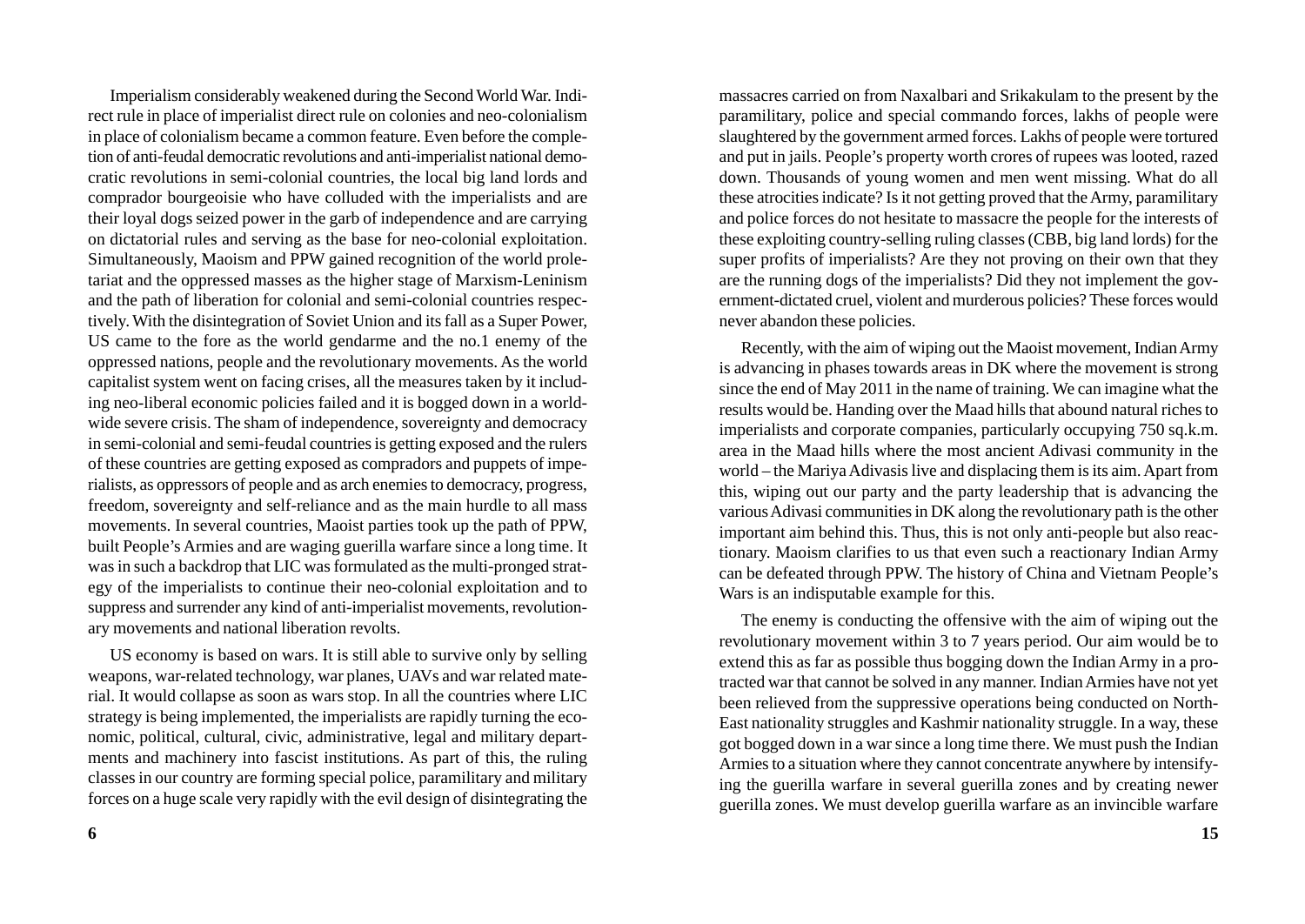political, organizational, military, cultural and other spheres so that they can lay claim to their share in struggle and helping the working class women gain self-reliance.

# **Q 5 : The government is making preparations to deploy Army if the police and paramilitary forces fail to fight back the Maoists. How would you fight back the Army?**

**BR :** How we would fight back the Army depends on the aim with which the Indian Army is being deployed in our areas. In fact, it is the state machinery consisting of armed forces (Army, paramilitary, special and police forces), judicial system, jails, bureaucracy etc that conducts the affairs of the state. The primary components of this state machinery are its military armed forces. So, an army belongs to the state. There is not a single army in this world that does not belong to a state. But what kind of a state is that? The present Indian state machinery serves as an instrument for the exploiting class rule of CBB and big land lords that serve the imperialists, for class oppression and class exploitation. Thus the Indian Army that came as a legacy of the British imperialists to the Indian comprador government is counter-revolutionary too.

According to the Indian Constitution, the primary task of the Indian armed forces is to defend the borders of the country from the aggression of other countries and to serve the people during natural disasters. But the Indian governments goaded its army on its own people several times. An army official stated the fact that the Indian Army participated in battles on the borders of our country for mere 143 days. In the name of so-called internal security it first waged war on Telangana people for the interests of the exploiting classes on the pretext of 'liberation from Nizam' (from September 1948 to October 1951). Later it occupied North-East states and Kashmir. In July 1971, it carried on suppressive offensive on the struggle of Birbhum revolutionary masses. Similarly in 1990, they completely used the Indian Army on the pretext of 'training' against the will of the Punjab people. In these cruel suppressive campaigns – 30,000 people in North-East, 80,000 in Kashmir, 10,000 in Punjab, 5,000 in Telangana armed struggle (1946- 51) and 200 people and activists in Birbhum were massacred. If we add the 13,000 women and men who lost their lives in the Maoist movement and in People's War in our country and the just national liberation movements of Kashmir and North-East and surrendering the people. They are building special intelligence departments at centre and in the states. The entire civicmilitary departments are being centralized. They are carrying on psychological warfare on a huge scale to divert the people from basic problems and the fundamental revolutionary path of solving them and to push them towards sham development and fake peace. They are using special forces and are carrying on inhuman massacres and destruction in the name of counter-insurgency operations on a severe scale. Psychological warfare is also being carried on as severely. While these are being carried on vastly and severely, internal dictatorship and the control of imperialists are also increasing on the same scale. Due to this the exploitation and oppression of the oppressed nations and masses are also increasing on the same scale. On the other hand, the intensifying world capitalist economic and political crisis is jolting all the spheres in our country. Our country is increasingly going into the hands of the imperialists and degenerating more than ever. Due to the billions of dollars of debts borrowed by the Indian rulers since 1991 from imperialist institutions like IMF, World Bank and Asian Development Bank, the economy of our country is nearing collapse. Exactly due to this, the economies of countries like Indonesia, Argentina, Uruguay, Mexico and Peru got bogged down in debt crisis and collapsed due to bankruptcy of small and medium industries, unemployment, fall in purchasing power and price rises. This experience is going to be repeated in our country too. In spite of knowing this, the think tanks of imperialists and the comprador rulers of our country are propagating that India is going to become a Super Power by 2030. They are trying to include our country as a junior partner in contention with China. The imperialists are pouring in billions of dollars for the creation of mind control manuals through psychologists to carry on psychological warfare on the people to turn their minds in accordance i.e., to make them believe that a country getting bogged down in crisis would develop into a Super Power. In fact, excepting billionaires and millionaires, common people are all getting severely affected due to severe economic crisis. As a result, all social contradictions along with the major, fundamental and principal contradictions are intensifying. Contrary to the expectations of imperialists and the comprador rulers from the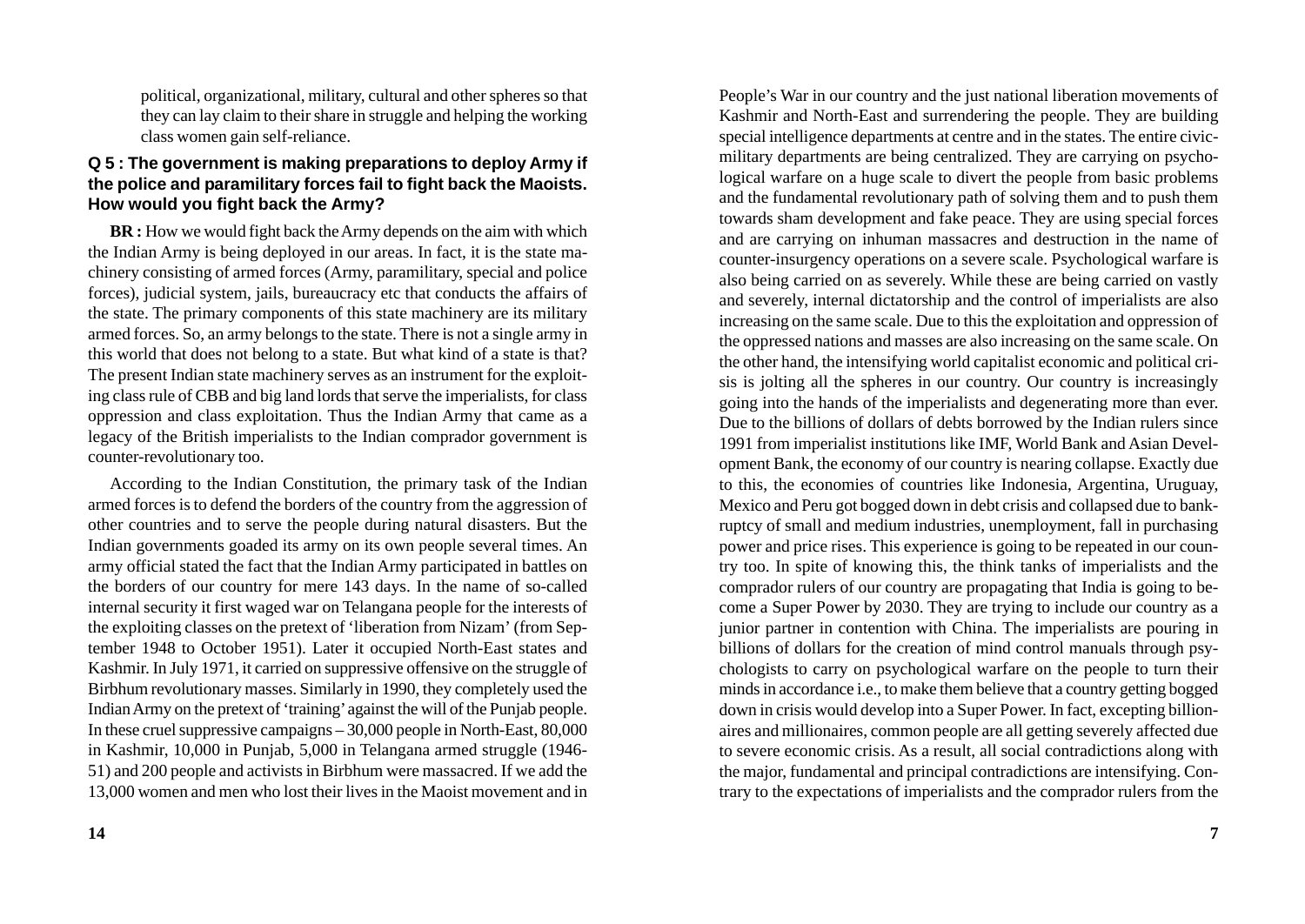LIC strategy, the People's War led by our party CPI (Maoist) is developing through ups and downs in a manner that proves that this strategy is bound to be ultimately defeated and that victory of people is inevitable. Though nationality movements are also facing ups and downs, they are also continuously flaring. All this is proving that it is possible to defeat LIC through PPW.

Our party Central Committee discussed in detail about the imperialist LIC strategy and formulated a policy in December 2008 to fight it back and defeat it. We believe that we would be able to defeat it by concentrating and working on ideological, political, economic, cultural and military affairs as mentioned in that policy.

For this sake, we are firm on the matter of our party's political line and the military strategy that would advance the revolutionary movement in the path of PPW. We are being flexible in the matter of tactics. We are putting efforts to vastly mobilize the oppressed masses in class struggle apart from imparting Marxism-Leninism-Maoism to increase the active role of millions of oppressed masses in People's War. We are intensifying our fight against reformism, economism, revisionism, Gandhian peace, post-modernism, sham democracy and fake independence that are proving a hurdle to this and taking our understanding into the people.

We are putting efforts to increase and strengthen our mass base. We are adhering firmly to class line and mass line and are putting efforts to politically mobilize the masses and make them participate in PW. We are trying to build a vast anti-imperialist, anti-feudal united front by mobilizing masses of oppressed classes and sections. We are working with the viewpoint of extending PW all over the country by expanding and intensifying guerilla warfare. Our party is trying to fight back through revolutionary propaganda the psychological warfare and foul propaganda carried on a huge scale by the exploiting ruling classes as part of LIC to damage the Maoist People's War. It is placing before the people the facts about the revolutionary movement from time to time.

**Q 3 : The government possesses modern technology. It has satellites, UAVs, GPS, modern telecommunications and communication control war room. It would be using robots too in** Pallemadi, Bodhghat etc in Chhattisgarh.

- PLGA that was formed in an embryonic form on December 2, 1999 gradually expanded and developed to company and battalion level. It expanded with education, medical, technical, communications, supply, intelligence, and instructor teams and guards units and is advancing towards the formation of PLA (regular army).
- In dozens of campaigns conducted as part of hundreds of tactical counter-offensives like Kalimela, Srisailam-Sundipenta, Garhwa, Jagpura, Balagunj, Yellamanda, Uppalada, Barah, Ladipur-Sahugunj, Chandrapura, Saranda-1, Japla, Koraput, Saranda-2, Giridih, Jehanabad, R. Udayagiri, NMDC, Ranibodili, Bokaro, Kiriburu, Goelkera, Nayagarh, Jhajha, Lakhisarai, Urpalmetta, Tadimetla-1, Tonguda, Battiguda, Markanar, Tavvetola, Madanveda, Laheri, Mukaram-Tadimetla-2, Kongera, Kajara, Mamayil, Saranda resistance (2010) – several offensive campaigns of the enemy were defeated. Moreover, 2,000 enemy soldiers were wiped out, 2,500 weapons and more than one lakh rounds of ammunition were seized. Hundreds of land lords, people's enemies, reactionaries, enemy agents, informers, coverts, various counter-revolutionary private armies like Salwa Judum, Sendra, Nagrik Suraksha Samiti, Bhumi Sena, social fascist Harmad Vahihi, Santi Sena goons, goonda leaders and cruel political leaders belonging to various bourgeois and revisionist parties were annihilated.
- PLGA served as a magic weapon in the building of *Panchayat*, Area and District level Revolutionary People's Committees where political power of the enemy has been destroyed in the strategic areas.
- PLGA served as the principal instrument for fulfilling political, organizational, propaganda, defence and production tasks.
- The Red Army detachment of India the PLGA stood as a ray of hope for the oppressed and suppressed masses and oppressed nations of our country and the world.
- Arousing the women who are half the sky and developing them in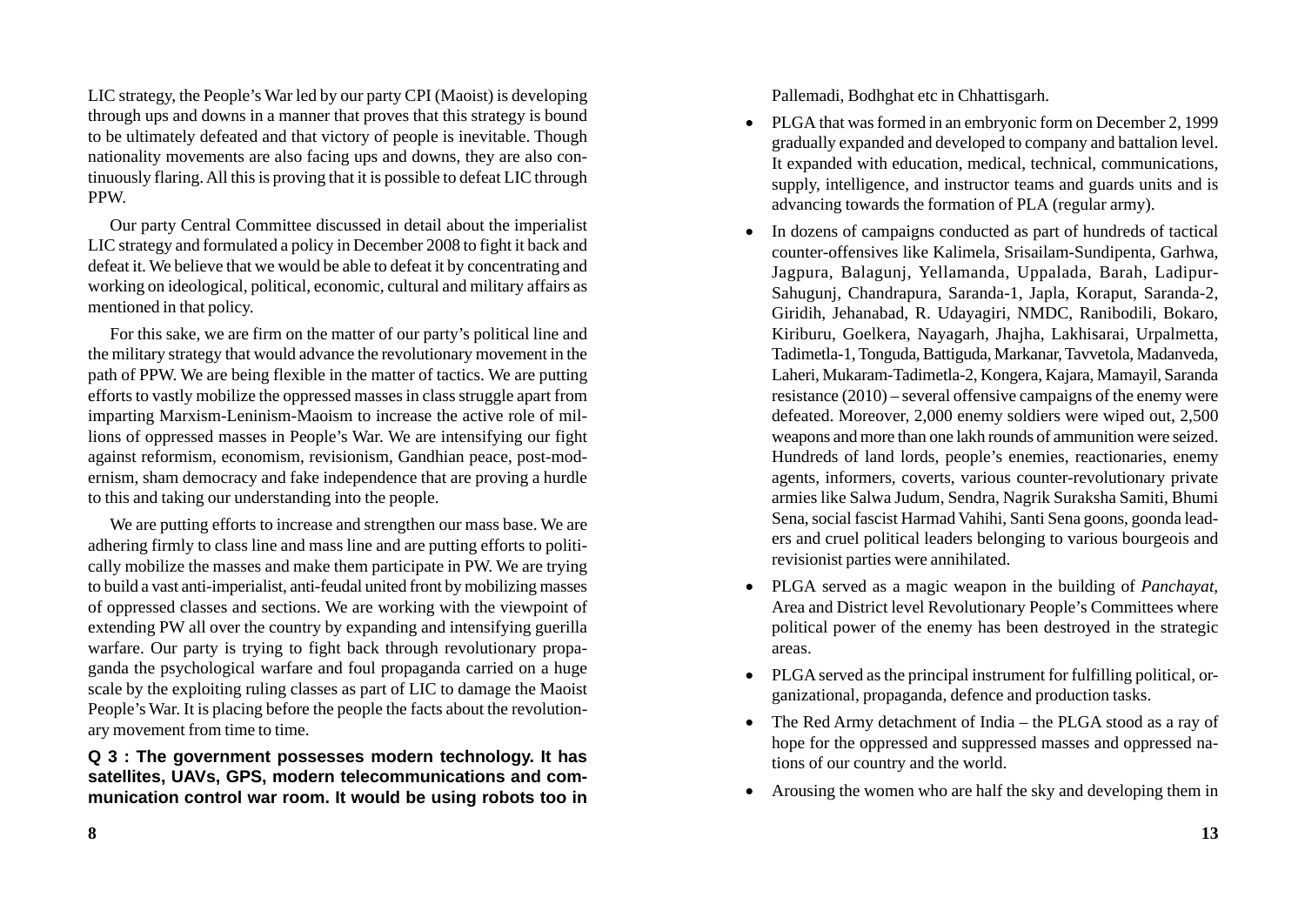a need to take up mass movements against the usage of drones in our country too. We have the confidence that we would be able to defeat the mighty enemy through politically consolidating the people.

## **Q 4 : PLGA completed ten years last year. Explain the successes achieved by PLGA in this decade.**

**BR :** By December 2, 2010 PLGA completed one decade of its formation. It has been proven in this one decade that the formation of PLGA is a historic event. Never before has such a People's Army been built in India's history. This is the period when PLGA advanced with a mass base led by the proletarian party and based on worker-peasant unity and uniting with the petty bourgeois and national bourgeois classes. As a detachment of the international communist red army, the PLGA led by CPI (Maoist) is putting efforts with the aim of making success the World Socialist Revolution and to make success the New Democratic Revolution that is being carried on as part of it. It had been achieving several successes in this decade and was gradually developing its abilities so as to fulfill its historical role. The successes achieved by PLGA are as follows:

- Formation of Central, State/Special Area/Special Zone Military Commissions; Regional, Zonal/Divisional/District, Area level Military Commands; *Panchayat* and Area level People's Militia Commands.
- The formation of PLGA as a structure consisting of three forces that work in an interdependent manner – Main, Secondary and Base forces.
- The development of People's Militia structures as a perennial source of recruitment into PLGA
- Coordination of PW with mass struggles. PLGA stood in support of mass struggles and mass movements. For example, it stood in support of Singur, Nandigram, Lalgarh in West Bengal; Narayanapatna, Kalinganagar and other struggles in Odisha; antibauxite struggle in Visakha of Andhra Pradesh; anti-mining struggle in Surjagarh of Maharashtra; various anti-mining struggles in Jharkhand; anti-displacement struggles in Lohandiguda, Raoghat,

## **near future. How would you fight back this high-tech enemy?**

**BR :** On July 14, 1956 comrade Mao in his conversation with two Latin American public figures said,

"Now U.S. imperialism is quite powerful, but in reality it isn't. It is very weak politically because it is divorced from the masses of the people and is disliked by everybody and by the American people too. In appearance it is very powerful but in reality it is nothing to be afraid of, it is a paper tiger. Outwardly a tiger, it is made of paper, unable to withstand the wind and the rain. I believe the United States is nothing but a paper tiger.

… When we say U.S. imperialism is a paper tiger, we are speaking in terms of strategy. Regarding it as a whole, we must despise it. But regarding each part, we must take it seriously. It has claws and fangs. We have to destroy it piecemeal. For instance, if it has ten fangs, knock off one the first time, and there will be nine left, knock off another, and there will be eight left. When all the fangs are gone, it will still have claws.

… today the United States still has strength, turning out more than 100 million tons of steel a year and hitting out everywhere. That is why we must continue to wage struggles against it, fight it with all our might and wrest one position after another from it. And that takes time."

[US imperialism is a paper tiger, Selected Works of Mao Tse-tung: Vol. V]

What do we understand from the above words uttered by the great teacher Mao? We understand that it is not modern weapons or technology that decides the outcome in a war but that the conscious role of humans is the decisive factor. However strong the enemy may be, as long as they are reactionaries and anti-people, when they impose an unjust war on the people and face the wrath of the people, they become politically very weak. Ninety percent of the people who are against the enemy would unite and defeat the enemy by turning into a united force. It is clear that the Indian government possesses very mighty state machinery and that it is increasing several fangs more than ever with each passing day. They have got the abundant support and help of imperialists, particularly the US imperialists. We also know that it is not an easy job to overthrow the Indian government. On this occasion, we must think as to why the US imperialists possessing high technol